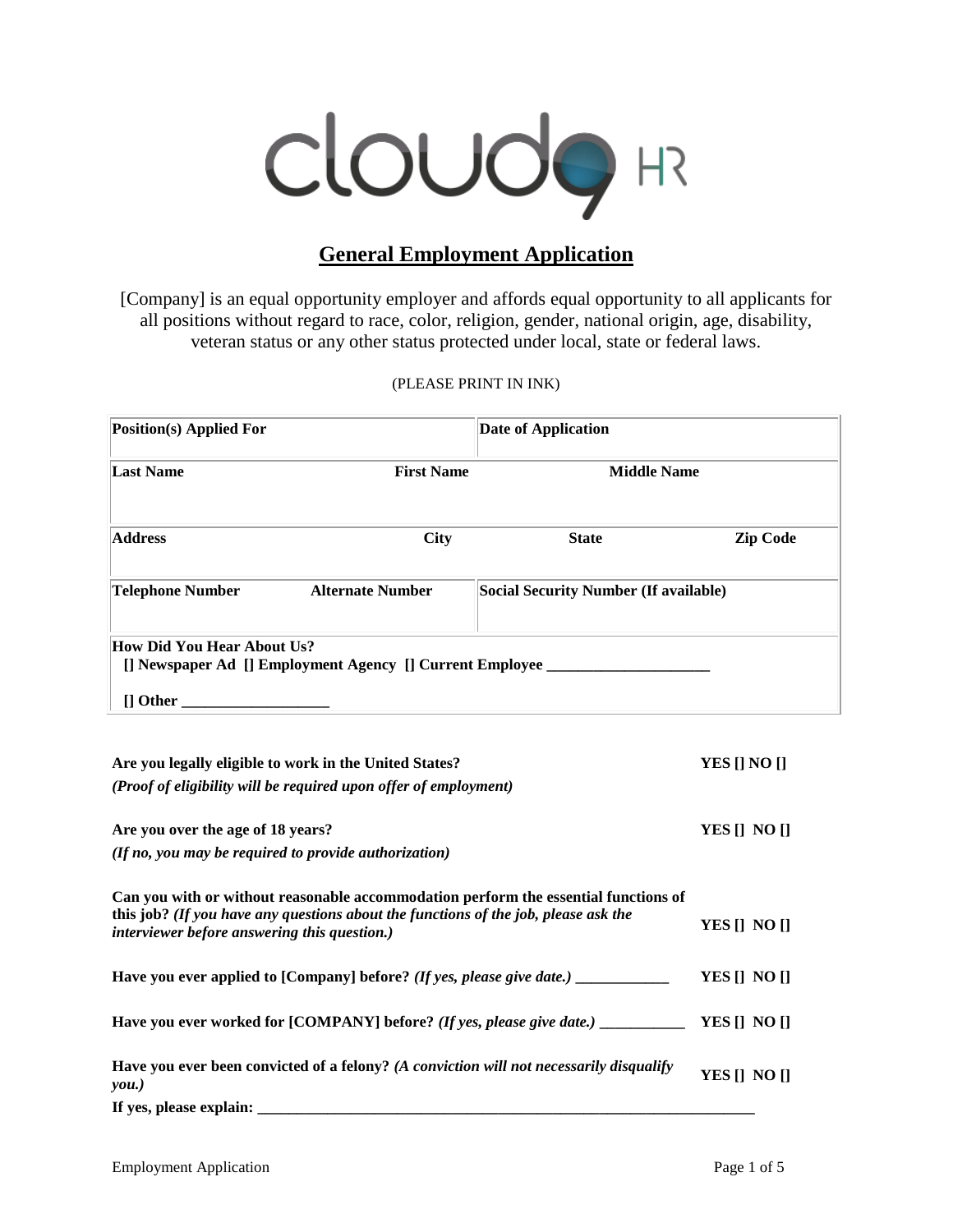| Do you have a valid driver's license? (For driving positions only.)                    | YES [] NO [] |  |
|----------------------------------------------------------------------------------------|--------------|--|
| Have you been convicted of any moving violations in the past five years?               | YES II NO II |  |
|                                                                                        |              |  |
| Is anyone related to you employed by [COMPANY]?                                        | YES [] NO [] |  |
| If yes, please give their name and relationship to you.                                |              |  |
| What salary or rate of pay do you expect to receive if employed? __________ per ______ |              |  |
| Have you ever been fired or asked to resign from a job?                                | YES II NO II |  |
| If yes, please explain.                                                                |              |  |
|                                                                                        |              |  |

**\_\_\_\_\_\_\_\_\_\_\_\_\_\_\_\_\_\_\_\_\_\_\_\_\_\_\_\_\_\_\_\_\_\_\_\_\_\_\_\_\_\_\_\_\_\_\_\_\_\_\_\_\_\_\_\_\_\_\_\_\_\_\_\_\_\_\_\_\_\_\_\_\_\_\_\_\_\_\_\_\_\_\_**

**On what date would you be available to work? \_\_\_\_\_\_\_\_\_\_\_\_\_** 

**Days and Hours Available: (If employed, I will notify my supervisor in writing, should my availability change.)**

|                        |  | Day Sunday Monday Tuesday Wednesday Thursday Friday Saturday |  |  |
|------------------------|--|--------------------------------------------------------------|--|--|
| $\mathbf{A}\mathbf{M}$ |  |                                                              |  |  |
| <b>PM</b>              |  |                                                              |  |  |

| <b>EDUCATION</b>  |                                                                      |          |                  |  |  |  |  |
|-------------------|----------------------------------------------------------------------|----------|------------------|--|--|--|--|
|                   | Name and Location Course of Study # of Years   Diploma/<br>of School | or Major | Completed Degree |  |  |  |  |
| <b>Elementary</b> |                                                                      |          |                  |  |  |  |  |
| High School       |                                                                      |          |                  |  |  |  |  |
| <b>College</b>    |                                                                      |          |                  |  |  |  |  |
| Graduate          |                                                                      |          |                  |  |  |  |  |
| <b>Vocational</b> |                                                                      |          |                  |  |  |  |  |

**Please list any academic honors, scholarships, offices held, etc.** *(Do not list any which reflect your race, color, religion, gender, national origin, age, disabilities or veteran status.)*

**Describe any specialized training, apprenticeships, licenses or skills.**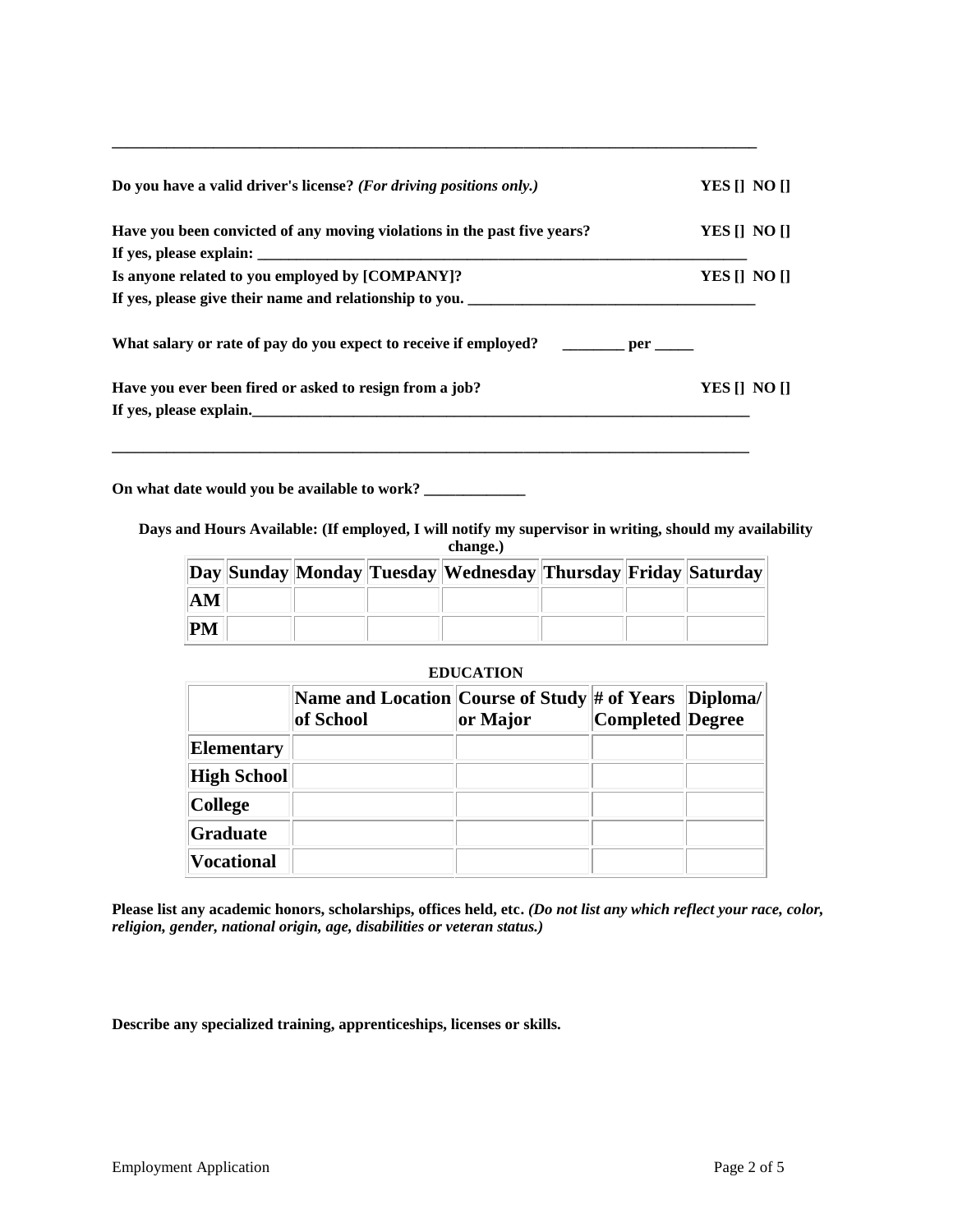**Have you received any job-related training in the United States Military? YES [] NO [] Please give dates and explanation:** 

## **EMPLOYMENT HISTORY** *(Begin with current or most recent employer.) Do not exclude any employment. Include any applicable temporary employment attach another sheet if necessary. Previous salaries or wages will not be used to determine compensation at [COMPANY].)*

| <b>Company Name</b>                       | <b>Employment Dates</b><br><b>To</b><br>From      | <b>Salary</b><br><b>Start End</b> | <b>Name and Title of Supervisor</b> |
|-------------------------------------------|---------------------------------------------------|-----------------------------------|-------------------------------------|
| <b>Address</b>                            |                                                   | $ \mathfrak{F} $<br>$\mathcal{S}$ |                                     |
|                                           | <b>Describe your duties:</b>                      |                                   |                                     |
| Phone                                     |                                                   |                                   |                                     |
| <b>Reason for leaving and explanation</b> |                                                   |                                   |                                     |
| <b>Company Name</b>                       | <b>Employment Dates</b><br>T <sub>o</sub><br>From | <b>Salary</b><br><b>Start End</b> | <b>Name and Title of Supervisor</b> |
| <b>Address</b>                            |                                                   | $ \mathsf{\$}$<br>$\mathbb{S}$    |                                     |
|                                           | <b>Describe your duties:</b>                      |                                   |                                     |
| <b>Phone</b>                              |                                                   |                                   |                                     |
| <b>Reason for leaving and explanation</b> |                                                   |                                   |                                     |
| <b>Company Name</b>                       | <b>Employment Dates</b><br>T <sub>o</sub><br>From | <b>Salary</b><br><b>Start End</b> | <b>Name and Title of Supervisor</b> |
| <b>Address</b>                            |                                                   | $ \mathfrak{F} $<br>\$            |                                     |
|                                           | <b>Describe your duties:</b>                      |                                   |                                     |
| <b>Phone</b>                              |                                                   |                                   |                                     |
| <b>Reason for leaving and explanation</b> |                                                   |                                   |                                     |
| <b>Company Name</b>                       | <b>Employment Dates</b><br>From<br>T <sub>o</sub> | <b>Salary</b><br><b>Start End</b> | <b>Name and Title of Supervisor</b> |
| <b>Address</b>                            |                                                   | $ \mathfrak{F} $<br>\$            |                                     |
|                                           | <b>Describe your duties:</b>                      |                                   |                                     |
| <b>Phone</b>                              |                                                   |                                   |                                     |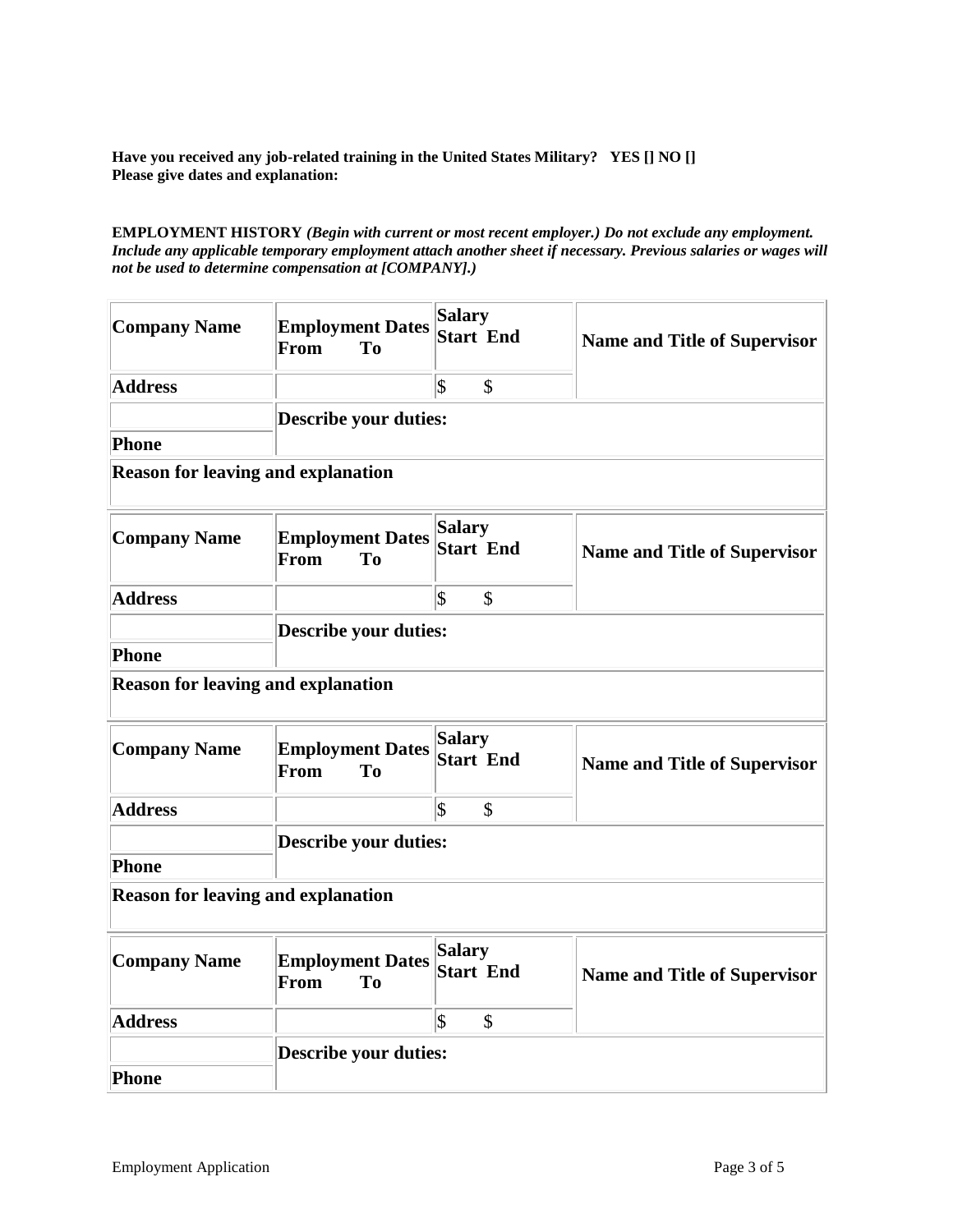## **Reason for leaving and explanation**

**Please provide any other information that you feel will help us in considering your application for employment.** 

**REFERENCES (Please list three persons, who are not related to you or previous supervisors, who can provide professional references.)**

| Name | <b>Address</b> | Phone<br>Number | <b>Relationship / Years</b><br>Occupation | Known |
|------|----------------|-----------------|-------------------------------------------|-------|
|      |                |                 |                                           |       |
|      |                |                 |                                           |       |
|      |                |                 |                                           |       |

## **APPLICANT ACKNOWLEDGEMENT AND AUTHORIZATION**

## **\*PLEASE READ CAREFULLY BEFORE SIGNING\***

**I hereby certify that all of the information provided by me in this application (or any other accompanying or required documents) is correct, accurate and complete to the best of my knowledge. I understand that the falsification, misrepresentation or omission of any facts in said documents will be cause for denial of employment or immediate termination of employment regardless of the timing or circumstances of discovery.** 

**I understand that submission of an application does not guarantee employment. I further understand that, should an offer of employment be extended by [Company] (hereinafter referred to as "[COMPANY]") that such employment with [COMPANY] is at will, for no specified duration and may be terminated by either [COMPANY] or myself at any time, with or without cause or notice. I understand that none of the documents, policies, procedures, actions, statements of [COMPANY] or its representatives used during the employment process is deemed a contract of employment real or implied. I understand that no representative of [COMPANY] except the President has the authority to enter into any agreement guaranteeing any conditions of employment or any agreement contrary to the foregoing statements and that any such agreements must be made in writing and signed by the President of [COMPANY].**